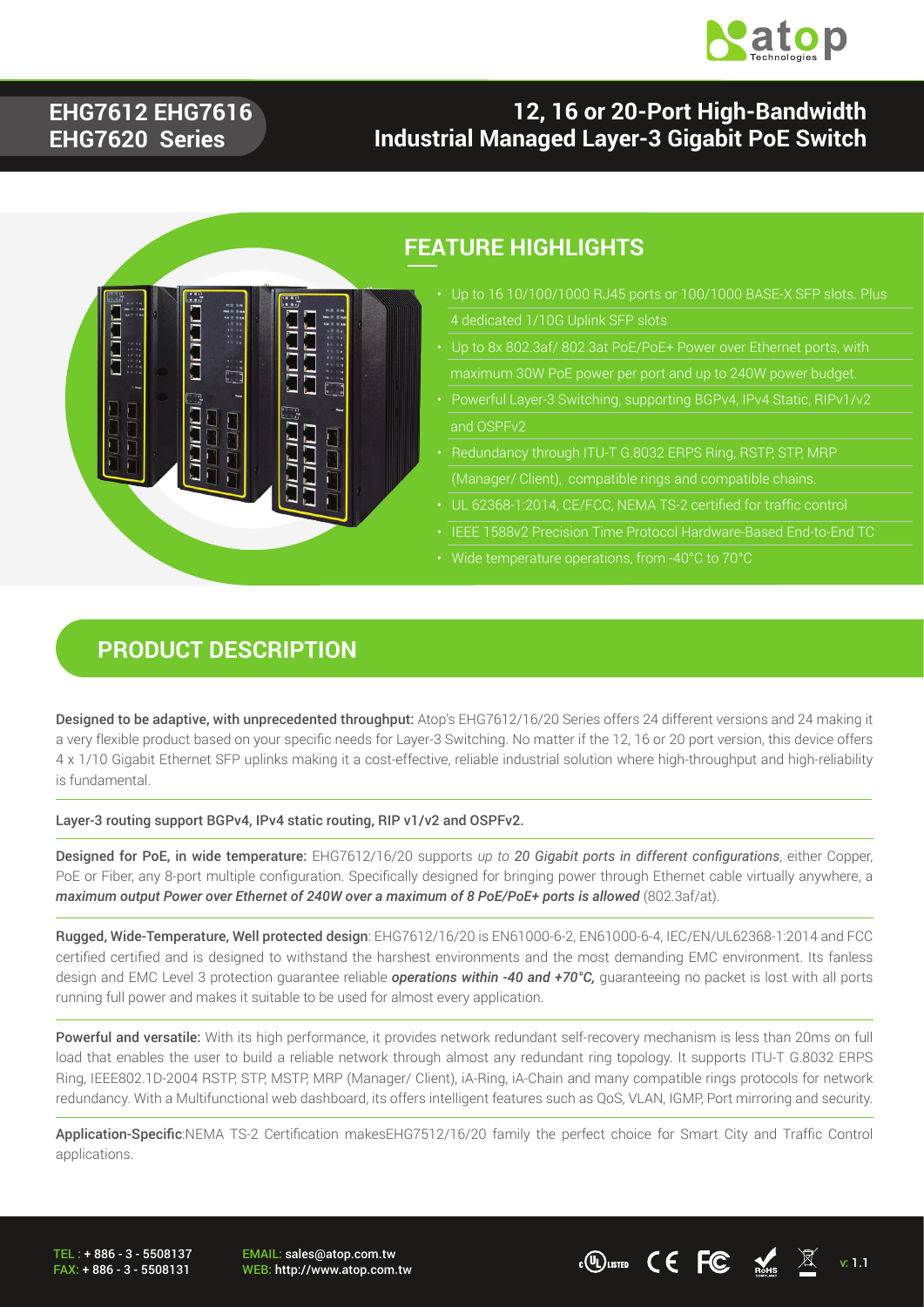

## **DIMENSIONS & LAYOUT**



## **SPECIFICATIONS**

| <b>Technical Specifications</b>                                                                                                                                                            |                                                                                   |
|--------------------------------------------------------------------------------------------------------------------------------------------------------------------------------------------|-----------------------------------------------------------------------------------|
| Model Name                                                                                                                                                                                 | EHG7612 (12 ports); EHG7616 (16 ports); EHG7620 (20 ports)                        |
| <b>Switch Properties</b>                                                                                                                                                                   |                                                                                   |
| <b>Priority Queues</b><br>VLAN Table<br>MAC-Based VLAN<br>VLAN ID Range<br>Trunk Group<br>Static IGMP Groups<br>Dynamic IGMP Groups<br>MAC Table Size<br>Packet Buffer Size<br>Jumbo Frame | 8<br>4096<br>512<br>VID 1 to 4094<br>4<br>128<br>256<br>16K<br>1.5MB<br>9216 Byte |

TEL : + 886 - 3 - 5508137 FAX: + 886 - 3 - 5508131

EMAIL: sales@atop.com.tw EMAIL: sales@atop.com.tw  $VEB: \text{http://www.atop.com.tw}$   $VEB: \text{http://www.atop.com.tw}$   $VEB: \text{http://www.atop.com.tw}$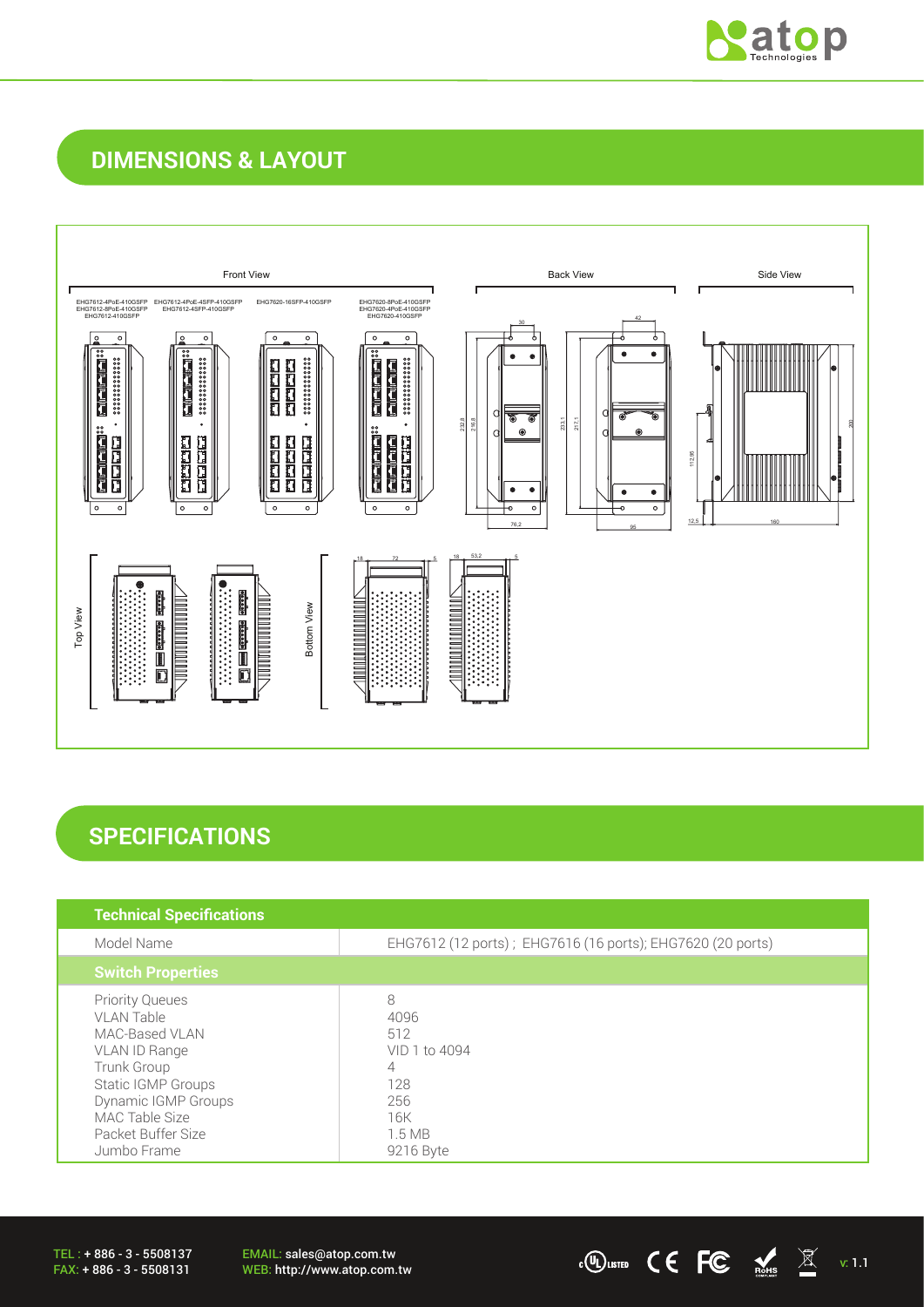

 $\overline{C}$   $\overline{C}$   $\overline{C}$   $\overline{M}$  v: 1.1

| <b>Ethernet</b>                                                                                                              |                                                                                                                                                                                                                                                                                                                                                                                                                                                                                                                                                                              |                                                                                                                                                                                                                                                                                                                                                                                                  |
|------------------------------------------------------------------------------------------------------------------------------|------------------------------------------------------------------------------------------------------------------------------------------------------------------------------------------------------------------------------------------------------------------------------------------------------------------------------------------------------------------------------------------------------------------------------------------------------------------------------------------------------------------------------------------------------------------------------|--------------------------------------------------------------------------------------------------------------------------------------------------------------------------------------------------------------------------------------------------------------------------------------------------------------------------------------------------------------------------------------------------|
| Standards                                                                                                                    | IEEE 802.3 for 10BaseT<br>IEEE 802.3u for 100BaseT(X)<br>IEEE 802.3ab for 1000BaseT(X)<br>IEEE 802.3z for 1000BaseX<br>IEEE 802.3ae For 10 Gigabit Ethernet Fiber<br>IEEE 802.3x for Flow Control, back pressure flow control<br>IEEE 802.1D-2004 for Spanning Tree Protocol<br>IEEE 802.1w for Rapid Spanning Tree Protocol<br>IEEE 802.1s for Multiple Spanning Tree Protocol<br>IEEE 802.1Q for VLAN Tagging<br>IEEE 802.1p for Class of Service<br>IEEE 802.1X for Authentication<br>IEEE 802.3ad for Port Trunk with LACP<br>IEEE 802.3az for Energy Efficient Ethernet |                                                                                                                                                                                                                                                                                                                                                                                                  |
| Protocols                                                                                                                    | MLD, UDLD, IP Source Guard                                                                                                                                                                                                                                                                                                                                                                                                                                                                                                                                                   | IPv4, IPv6, IGMPv1/v2/v3, IGMP Snooping, GARP, GMRP, GVRP, SNMPv1/v2c/<br>v3, SNMP Inform, ICMP, Telnet, SSH, DHCP Server/Relay/Client, DHCP Option<br>66/67/82, BootP, RARP, TFTP, SMTP, SMTP (Gmail), RMON, HTTP, HTTPS, Sys-<br>log, MRP (Manager/ Client), LLDP, 802.1x, EAP, RADIUS, TACACS+, Mirror port, QoS,<br>ACL, BGPv4, DHCP Snooping, ARP Spoof Prevention, Dynamic ARP Inspection, |
| Layer-3 Protocols                                                                                                            | Routing: IPv4 Unicast static routing, RIP v1/v2, OSPFv2,<br>Multicast: IGMPv1/v2/v3, DVMRP, PIM-DM, PIM-SM, PIM-SSM<br>Routing Redundancy: VRRP (Virtual Router Redundancy Protocol)                                                                                                                                                                                                                                                                                                                                                                                         |                                                                                                                                                                                                                                                                                                                                                                                                  |
| Redundancy                                                                                                                   | ITU-T G.8032 ERPS Ring, STP, RSTP, MSTP, Compatible Ring/Chain, U-Ring                                                                                                                                                                                                                                                                                                                                                                                                                                                                                                       |                                                                                                                                                                                                                                                                                                                                                                                                  |
|                                                                                                                              | Network Synchronization                                                                                                                                                                                                                                                                                                                                                                                                                                                                                                                                                      | NTP Server/Client, SNTP                                                                                                                                                                                                                                                                                                                                                                          |
| Time Synchronization                                                                                                         | <b>Precision Network</b><br>Synchronization                                                                                                                                                                                                                                                                                                                                                                                                                                                                                                                                  | IEEE1588v1 OC/BC (Software)<br>IEEE1588v2 E2E TC (Hardware) - ns acc.<br>IEEE1588v2 OC/BC (Software)                                                                                                                                                                                                                                                                                             |
| <b>Automation Profiles</b>                                                                                                   | Modbus/TCP device status registers                                                                                                                                                                                                                                                                                                                                                                                                                                                                                                                                           |                                                                                                                                                                                                                                                                                                                                                                                                  |
| <b>SNMP MIB</b>                                                                                                              | RFC 3411, RFC 3412, RFC 3413, RFC 3414, RFC 3415, RFC 2674                                                                                                                                                                                                                                                                                                                                                                                                                                                                                                                   | MIB II, IF-MIB, SNMPv2 MIB, BRIDGE-MIB, RMON MIB Group 1,2,3,9, RFC<br>RFC 1157, RFC 1213, RFC 1215, RFC 1493, RFC 1643, RFC 1757, RFC 2011,<br>RFC 2012, RFC 2013, RFC 2233, RFC 2571, RFC 2742, RFC 2819, RFC 2863,                                                                                                                                                                            |
| <b>Power</b>                                                                                                                 |                                                                                                                                                                                                                                                                                                                                                                                                                                                                                                                                                                              |                                                                                                                                                                                                                                                                                                                                                                                                  |
| Input Voltage                                                                                                                | 9-57 VDC for Non-PoE models<br>45-57 VDC for 802.3af mode<br>51-57 VDC for 802.3at mode                                                                                                                                                                                                                                                                                                                                                                                                                                                                                      |                                                                                                                                                                                                                                                                                                                                                                                                  |
| Input Current (System)                                                                                                       | Max. 2.2 A @ 12 VDC (without PoE)<br>Max. 3.3 A @ 45 VDC (Support up to 8 ports at 15.4W per PoE port)<br>Max. 5.2 A @ 51 VDC (Support up to 8 ports at 30W per PoE port)e                                                                                                                                                                                                                                                                                                                                                                                                   |                                                                                                                                                                                                                                                                                                                                                                                                  |
| Power Consumption (System)                                                                                                   | Max. 26.4 W @ 12 VDC (without PoE)<br>Max. 265.2 W @ 51 VDC (Support up to 8 ports at 30W per PoE port)                                                                                                                                                                                                                                                                                                                                                                                                                                                                      | Max. 148.5 W @ 45 VDC (Support up to 8 ports at 15.4W per PoE port)                                                                                                                                                                                                                                                                                                                              |
| Connector<br><b>Reverse Polarity Protection</b>                                                                              | 5-Pin 5.08mm Lockable Terminal Block<br>Yes                                                                                                                                                                                                                                                                                                                                                                                                                                                                                                                                  |                                                                                                                                                                                                                                                                                                                                                                                                  |
| <b>Interfaces</b>                                                                                                            |                                                                                                                                                                                                                                                                                                                                                                                                                                                                                                                                                                              |                                                                                                                                                                                                                                                                                                                                                                                                  |
| RJ45 Ports<br>Fiber Optics Ports<br><b>LED</b> Indicators<br>Console<br>Relay Output<br><b>DIP Switches</b><br><b>Button</b> | Up to 16 10/100/1000BASE-T(X) auto negotiation speed<br>RS232 (RJ45 connector)<br>2 relay outputs with current carrying capacity of 1A @ 24 VDC<br>Ring Control and Profinet Setting<br><b>Reset Button</b>                                                                                                                                                                                                                                                                                                                                                                  | Up to 16 100/1000BASE-X SFP slot plus 4 1000BASE-X or 4 10G SFP slots<br>PWR1, PWR2, Alarm, Run, Ring, Ring Master, RJ-45 Link/Speed, SFP Link, PoE                                                                                                                                                                                                                                              |

TEL : + 886 - 3 - 5508137 FAX: + 886 - 3 - 5508131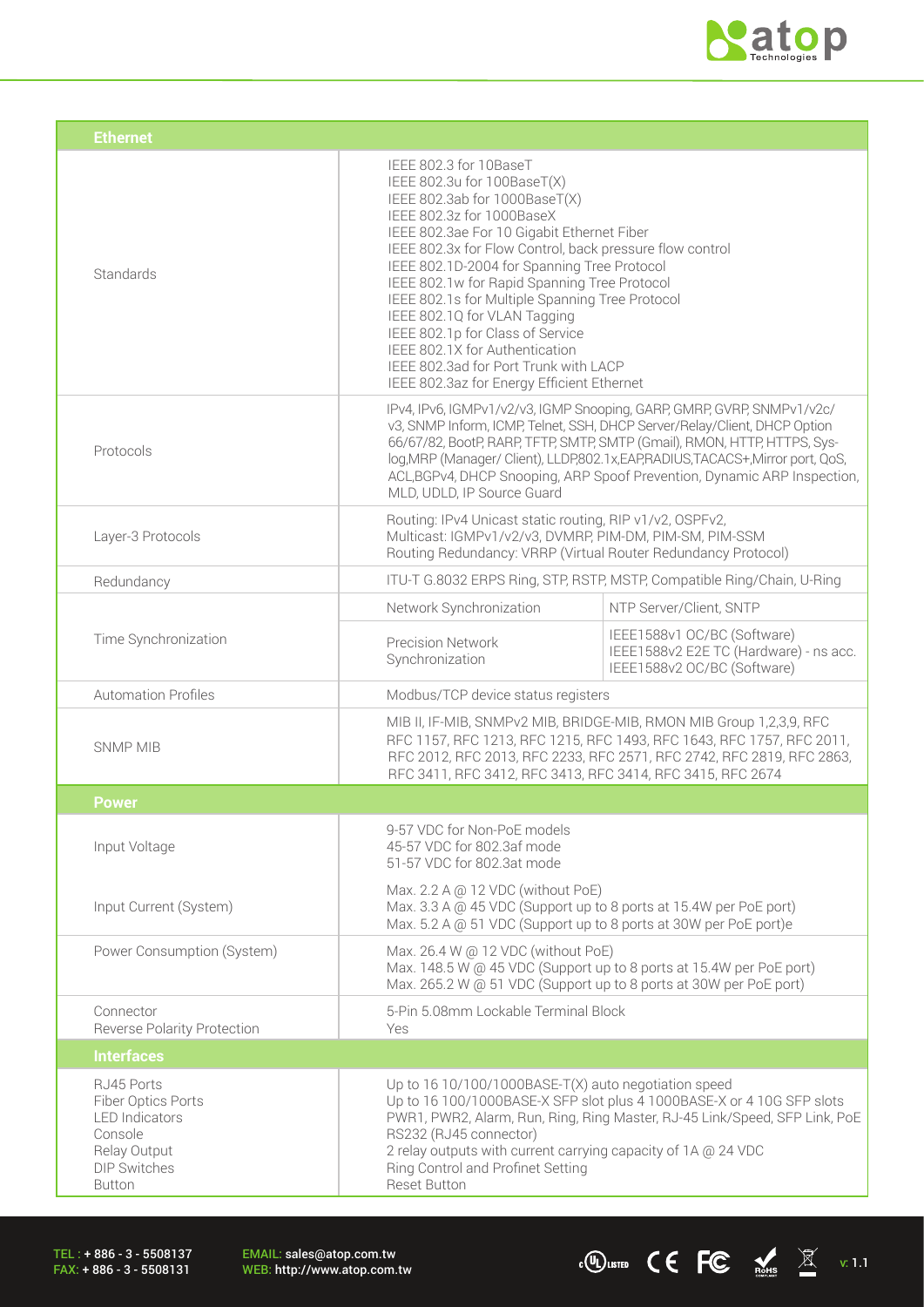

WEB: http://www.atop.com.tw v: 1.1

| <b>Physical Characteristics</b>   |                                                                                   |
|-----------------------------------|-----------------------------------------------------------------------------------|
| Housing                           | IP30 SPCC Metal housing, ruggedized Heat-sink                                     |
| Dimension $(W \times H \times D)$ | EHG7612: 76 x 200 x 160 mm; EHG7616-EHG7620: 95 x 200 x 160 mm                    |
| Weight                            | 2,500q                                                                            |
| Installation                      | DIN-Rail, Wall mount (optional kit)                                               |
| <b>Environmental Limits</b>       |                                                                                   |
| <b>Operating Temperature</b>      | $-40^{\circ}$ C $\sim$ 70 $^{\circ}$ C (-40 $^{\circ}$ F $\sim$ 158 $^{\circ}$ F) |
| Storage Temperature               | $-40^{\circ}$ C $\sim$ 85°C (-40°F $\sim$ 185°F)                                  |
| <b>Ambient Relative Humidity</b>  | 5%~95%, 55°C (Non-condensing)                                                     |

## **REGULATORY APPROVALS**

| <b>Regulatory Approvals</b> |                                                                                                                |                                                      |                                                                  |              |
|-----------------------------|----------------------------------------------------------------------------------------------------------------|------------------------------------------------------|------------------------------------------------------------------|--------------|
| Safety                      | UL62368-1, 2nd Ed., CSAC22.2 N. 62368-1-14, NZS62368.1:2018, EN62368-1:2014+A11:2017                           |                                                      |                                                                  |              |
| <b>Traffic Control</b>      | NEMA TS-2                                                                                                      |                                                      |                                                                  |              |
| <b>EMC</b>                  | FCC Part 15, Subpart B, Class A<br>EN 55032, EN 55024, EN 61000-3-2, EN 61000-3-3, EN 61000-6-2, EN 61000-6-4, |                                                      |                                                                  |              |
| <b>Test</b>                 | Item                                                                                                           |                                                      | <b>Value</b>                                                     | <b>Level</b> |
| IEC 61000-4-2               | <b>ESD</b>                                                                                                     | Contact Discharge<br>Air Discharge                   | ±6KV<br>±8KV                                                     | 3<br>3       |
| IEC 61000-4-3               | <b>RS</b>                                                                                                      | 80-1000MHz<br>1.4-2.0GHz<br>$2.0 - 2.7$ GHz          | 10(V/m)<br>3(V/m)<br>10(V/m)                                     | 3<br>3<br>3  |
| IEC 61000-4-4               | <b>EFT</b>                                                                                                     | <b>AC Power Port</b><br>DC Power Port<br>Signal Port | ±2.0kV<br>±2.0kV<br>±1.0kV                                       | 3<br>3<br>3  |
| IEC 61000-4-5               | Surge                                                                                                          | DC Power Port<br>DC Power Port<br>Signal Port        | Line-to Line±1.0kV<br>Line-to Earth±2.0kV<br>Line-to Earth±2.0kV | 3<br>3<br>3  |
| IEC 61000-4-6               | CS                                                                                                             | $0.15 - 80$ MHz                                      | 10V rms                                                          | 3            |
| IEC 61000-4-8               | PFMF<br>Enclosure                                                                                              |                                                      | 30 V/m                                                           | 4            |
| IEC 61000-4-11              | <b>DIP</b>                                                                                                     | <b>AC Power Port</b>                                 |                                                                  | А            |
| Shock<br>Drop<br>Vibration  | MIL-STD-810G Method 516.5<br>MIL-STD-810F Method 516.5<br>MIL-STD-810F Method 514.5 C-1 & C-2                  |                                                      |                                                                  |              |
| RoHS II                     | Yes                                                                                                            |                                                      |                                                                  |              |
| <b>MTBF</b>                 | 20 Years                                                                                                       |                                                      |                                                                  |              |

TEL : + 886 - 3 - 5508137 FAX: + 886 - 3 - 5508131

EMAIL: sales@atop.com.tw<br>WEB: http://www.atop.com.tw